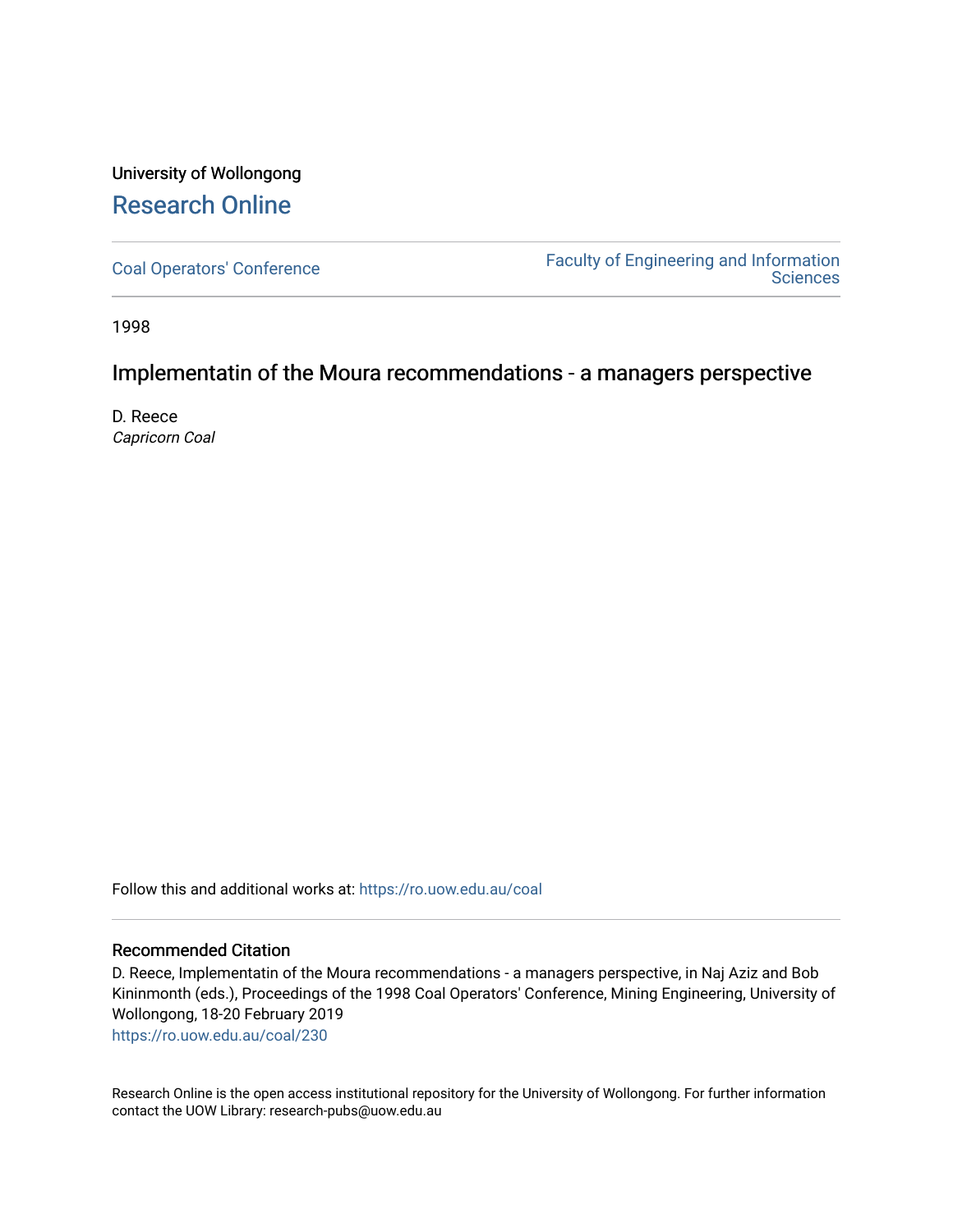# Implementation of the Moura Recommendations -A Managers **Perspective**

D Reece<sup>1</sup>

## INTRODUCTION

The tragedy of the Moura No.2 incident has lost much of its emotional mileage for those organisations that thrive on loss and suffering. However, for the families, workers, mine owners and operators in the Queensland underground coalfields, the challenge of delivering a positive outcome, though well underway, is in its infancy. The pressure created by interested parties is necessary for overcoming the inertia involved in change; but they cannot deliver the change. The responsibility ultimately resides at each individual minesite with the people who work there each day.

Moura No.2 has progressed through a number of stages. The Warden's Inquiry generated a wide range of recommendations for the industry to address. Representatives from Government organisations, mine management, union bodies and the general workforce were then organised into taskgroups and delegated the responsibility of expanding the recommendations so that they could be practically integrated into mining operations. A number of sub-committees were also initiated in order to adequately cover particular, often individual issues in detail. The results of the taskgroup and subcommittee efforts has generally fallen into the areas of legislative changes, operational changes, or research activities.

At the time of delivering the Moura No.2 recommendations, the then Queensland Labor Government unequivocally committed to instigating each and every one. This was also accepted by the following Liberal Government. This has been fairly controversial for the Queensland industry at the time because it has brought wide sweeping changes very quickly and will continue to do so for an extended period of time.

The focus of this paper is on the practical application and integration of the suggested or required changes into an underground coal mine in Queensland. It is not exhaustive but concentrates on those recommendations that have already provided safety, operational or financial benefits. It is specifically related to Central Colliery but will have a general similarity to other underground coal mines in Queensland due to the overriding mechanism for change, that is legislation.

## CHANGE MECHANISMS AND PROCESSES

The system for driving the change at Central (and the Capricorn Coal Venture) is via the process mapping and reengineering discipline. This provides the framework, logic and rationale with which each objective of the Moura recommendations is addressed and locked into present and future procedures. The topics to be covered fall into three broad categories:

Equipment - oxygen self rescuers and means for self escape, monitoring and analytical systems, seals, inertisation apparatus and refuge chambers;

Management Systems - training, sealing and monitoring procedures and management plans; and

Legislation -which is linked, in principle at least, to all the topics that are discussed.

Capricorn Coal Management Pty Ltd Central Colliery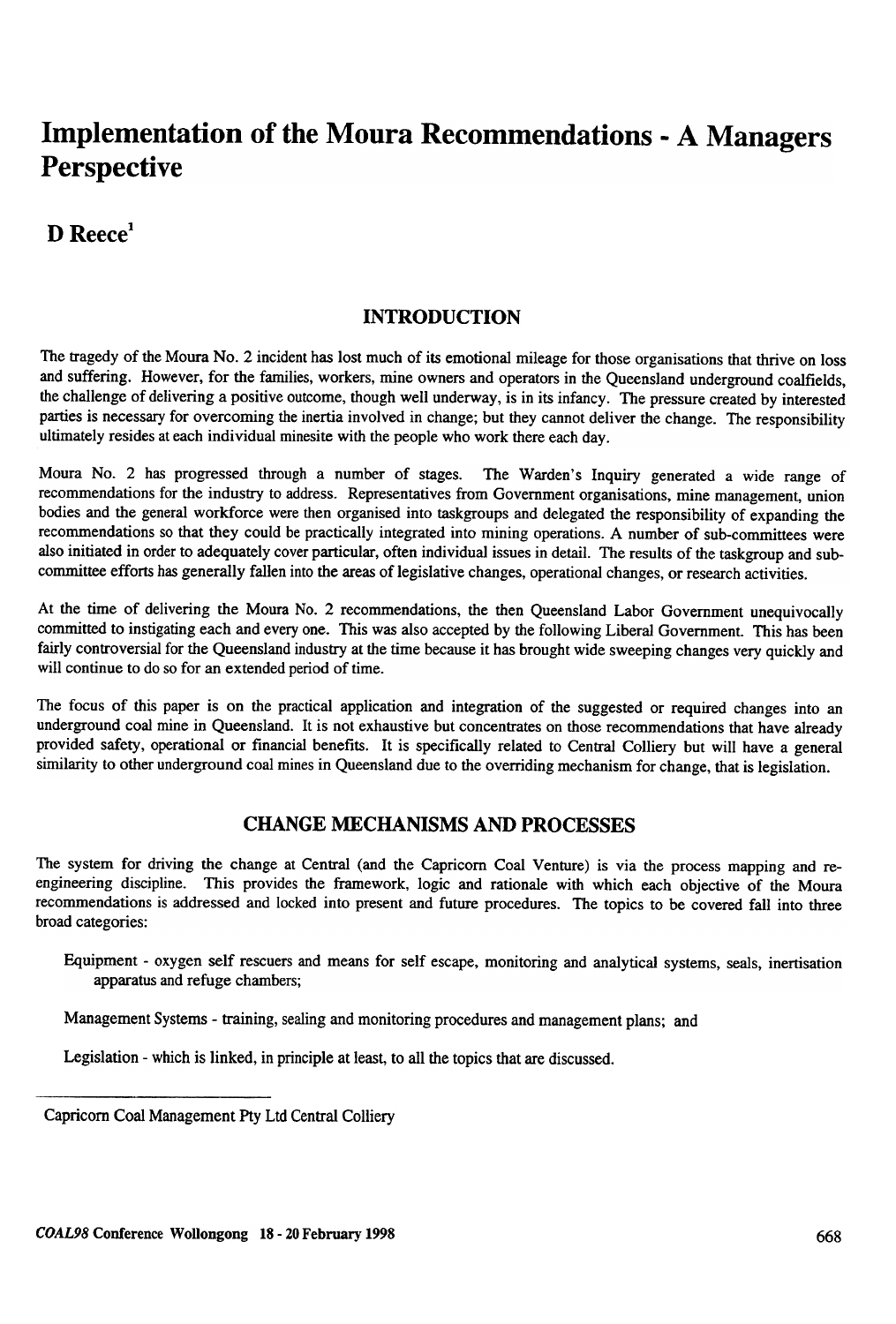#### SELF ESCAPE

The emphasis for escape is on self escape rather than immediate reliance on mines rescue. This is covered with a range of options: personal oxygen self rescuers (30min duration); emergency breathing apparatus (60min duration) at each crib area, longwall face end and caches every fifteen pillars in the main headings; the refuge chambers previously described; life lines or emergency lighting/sound guidance systems and mobile refuge chambers in each panel.

Segregated intakes are standard throughout Queensland mines as per legislation and so provide a fresh air second escapeway from most areas of the mine.

Various scales of evacuation are mandatory at each site on an annual basis. These are designed to audit and retrain in the full range of protocols; management plans, trigger points, alarms and responses and personal preparedness.

Whilst the issue of escape is focused on after the event, the discipline of planning and auditing has provided the mine management and workforce with a greater degree of confidence and knowledge in both the ongoing control of the mine and the minimisation of loss if something were to fail.

## GOAF SEALING

The requirement for sealing goaves with seals rated to withstand an overpressure of 20 psi initially created problems with cost, a backlog of sealing and labour requirements. However, these have been offset by the advantages gained. Following extensive testing a number of suppliers entered the market for supplying and/or installing these seals. This competition has led to more economic alternatives whereby a seal can be installed in about half the time and cost of those previously installed by mine personnel. Quality is also superior due to the degree of specialisation provided by the supplier.

Trials were conducted, at the mine, of the various types of seals available. This investigation resulted in a selection based on robust design, resistance to convergence, sealing ability , speed of installation and cost competitiveness. The same type of seal is installed in each cut-through of the longwall, on retreat. This has reduced the previous problem of methane contamination from the adjacent goaf into the existing tailgate.

Thirty seals and two bleeder ventilation shafts were installed at Central in order to effectively seal the old goaves and reduce the number of bleeder roads. This has greatly reduced the extent of roads that are required to be inspected and maintained.

Permanent refuge chambers are installed adjacent to the shafts because the bleeders are essentially single entries. Emergency winding facilities are available in each shaft. Hence, at the mine extremities emergency refuge or escape facilities are readily available. The additional seals along the main returns have provided greater control of the extensive goaf area and a reduction in the methane concentration in the returns.

A recent spin-off to this extensive sealing regime has come in the area of gas utilisation. Utilisation in the form of power generation or direct gas usage has been considered for some time. The main delays for this occurring have been:

- the ability to guarantee supply during longwall relocations; •
- the ability to generate sufficient electricity to be of benefit to the extended site; marginal rate of return in the current economic climate. •
- The benefits gained from the extended and improved integrity of the goaf area mean that there is now good potential to overcome the first two issues. •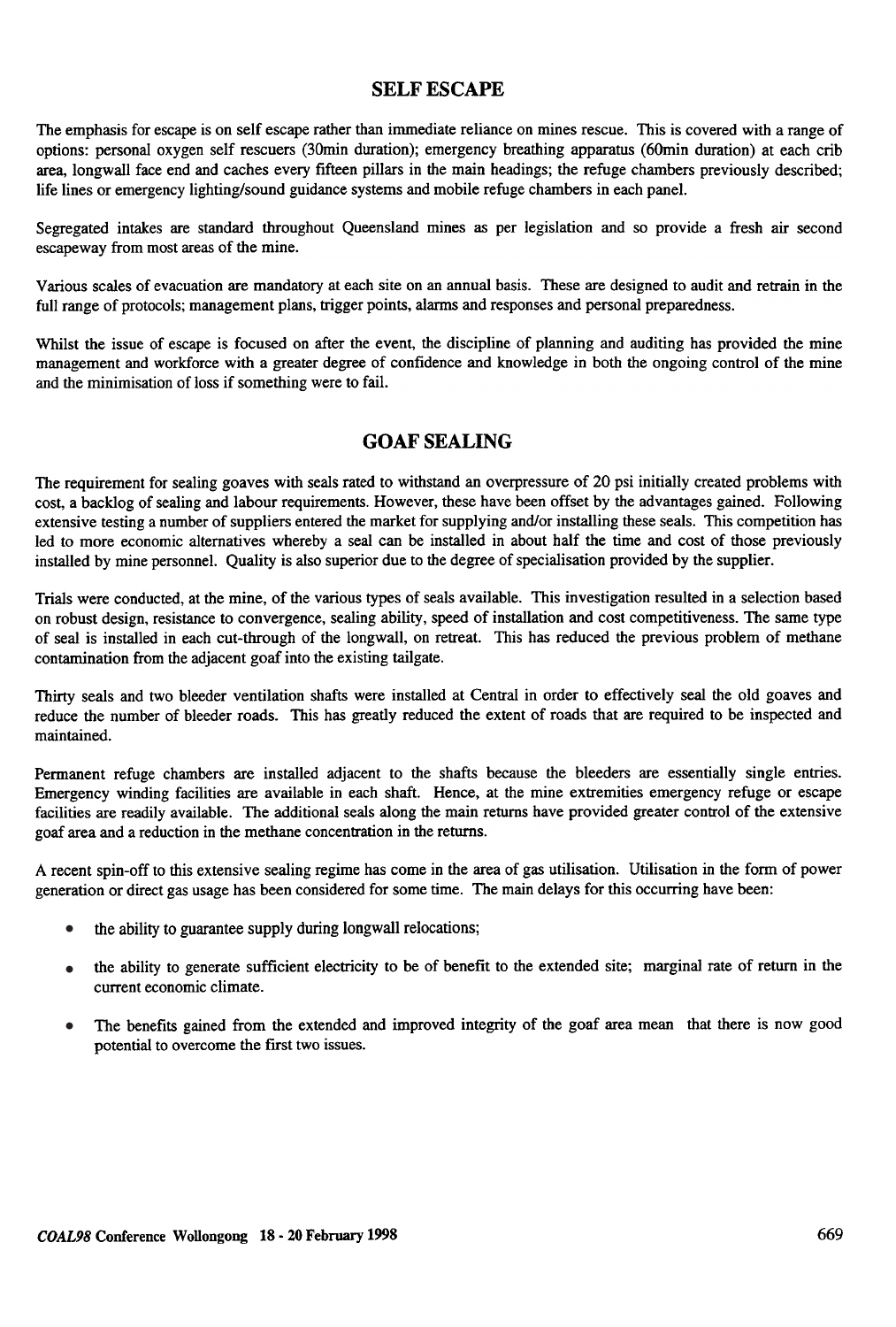## **MONITORING**

The full gas monitoring system comprises a range of software and hardware. Tube bundle and telemetric systems are both used for environmental sampling. Tubes are predominantly connected to each goaf area (nominally each longwall panel has at least one sample tube), as well as duplicating the telemetric system in the critical areas. Telemetric points (covering CO. CH, velocity and pressure, as appropriate) are provided at belt driveheads, return splits, shafts and electrical installations. These are both linked to a PC based analysis system. The first provision of the system is for detailed information on the environment in the mine. The system also provides immediate warning when predetermined alarm points are exceeded. In accordance with recent legislative changes this must be acknowledged, logged and corrected in accordance with formal procedures. This system has demonstrated its reliability to the extent that the response is measured in minutes - for a diesel vehicle in a panel, to rib crush at a seal allowing oxygen ingress or, a collapsed stopping that leads to a pressure change at the main fans.

The monitoring system is coupled to analytical software that provides information on gas explosibility via Coward or Ellicott diagrams as well as a range of ratios. This means that an accurate assessment of the changing environment in the mine or in a sealed area can be rapidly determined.

Legislation requires mine evacuation during and after sealing operations and close monitoring of the atmosphere to ensure the safety of personnel. Where previously this has meant outages as long as six days for the mine, the combination of improved sealing techniques, responsive monitoring and a greater level of understanding of spontaneous combustion and the sealing process throughout the workforce, now result in one and a half days outage (i.e. a weekend), with the further target of less than twenty four hours being achievable. This will become less of an issue with continuing experience and the utilisation of various inertisation methods as part of regular procedures.

The tube bundle system can also be coupled to a gas chromatograph for more accurate gas analysis and for the detection of products of combustion. Though this capability has been available and required in Queensland mines for a number of years the chromatographs that are now available provide results in about ninety seconds, to an accuracy of ten ppm, compared to the previous time of one and a half hours at fifty ppm.

This range of technology remains predominantly academic without the integration of the equipment into the mining system. This is done via a series of management plans that require the equipment, analysis and communication constantly being cycled and assessed. The required education and communication processes that support this system means that all mining officials and a large proportion of the workforce are familiar with and understand the analysis of explosive gas mixtures and their interpretation.

#### MANAGEMENT PLANS

Legislation requires the assessment of the principle hazards at each mine and the development of management plans for each one by a cross section of the mine workforce. This has not been carried out "piece meal" but rather as an integrated process of risk assessment to determine all hazards followed by the development of all necessary plans and training to specific deadlines. Management plans typically cover, Spontaneous Combustion, Gas, Ventilation, Strata Control, Evacuation, Outburst and Water.

Whilst this is clearly a huge task, again a number of benefits were realised. There has been a certain amount of cooperation between mines in order that the result would be achieved; cross checking with consultants, suppliers, contractors and other operators occurred as part of this process; the requirement to include a range of representatives yielded a more "friendly" document and also commenced the process of training and communication.

The training aspect cannot be understated in this process. It has provided not only an avenue for communication but also confidence through increased knowledge. The requirement for Quality Assurance type document control; whilst a principle for good business; is even more applicable to Queensland where the workforce is typically transient that information is naturally harder to control.